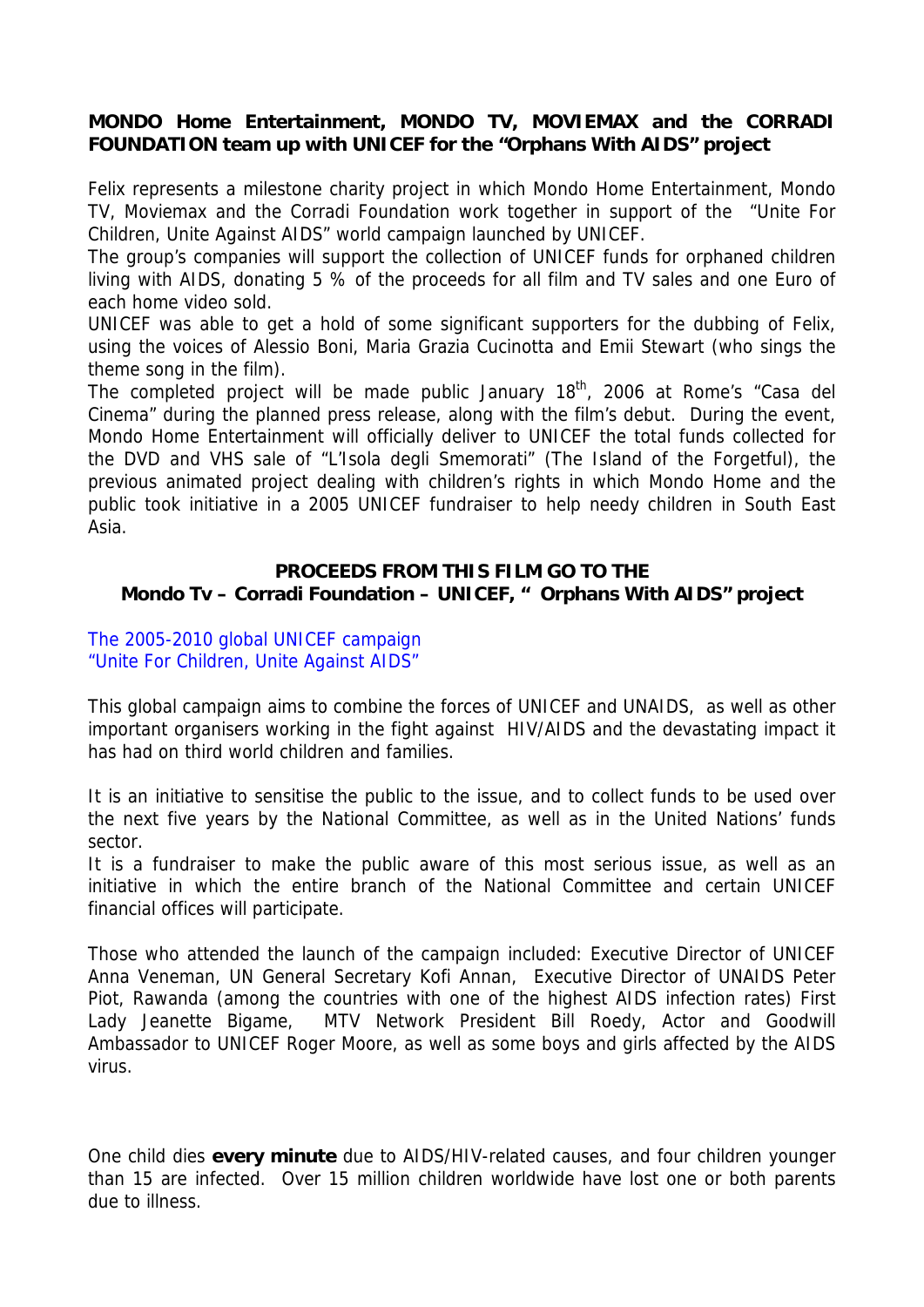After 20 years since the onset of the epidemic, only a small fraction of the resources necessary is actually available:

- Not even one HIV child out of 20 has access to the paediatric care needed for him/her to survive;
- Less than one child out of 10 orphaned by AIDS receives public assistance;
- Less than one pregnant HIV woman out of 10 has access to health services in order to prevent the virus from transmitting to her unborn child

Through this campaign, UNICEF asks its many supporters to contribute to the fight against HIV/AIDS by donating money, helping local UNICEF volunteers collect contributions for related programmes, making the public aware of the issue, spreading the general information and preaching a message of prevention.

### "Unite For Children, Unite Against AIDS" Campaign Objectives

To meet the needs of children and youngsters affected by HIV/AIDS, UNICEF, UNAIDS and their other partner organisers will concentrate their efforts in four main areas: this is in fact termed the "4P" (PPPP) approach, an acronym represented by the first letters of each goal.

## **Prevent infection from mother to child**

The majority of the roughly half a million children under age 15 that die each year as a result of AIDS-related illnesses actually contract the virus maternally. And yet, the pregnant women who have access to the care necessary to prevent infection number less than 10 percent.

Without measures of prevention, the percentage of children born to HIV women who contract the virus is 35%. In North America and Europe, the rate of HIV infection passed from mother to child has been reduced to nearly 0%. Emerging from a few limited programmes tested in 11 Sub Saharan African countries during the end of the 1990s, a near 50 % rate of infection from mother to child has been found, made possible thanks to less expensive basic virus treatment centres.

**Campaign Goal:** To provide, by 2010, prevention services to stop the spread of the disease from mother to child for 80% of women in need.

#### **Getting Access to Paediatric Care**

Despite progress being made in making disease treatment available to adults, less than 5% of all HIV positive children in need of paediatric care for AIDS are in fact treated.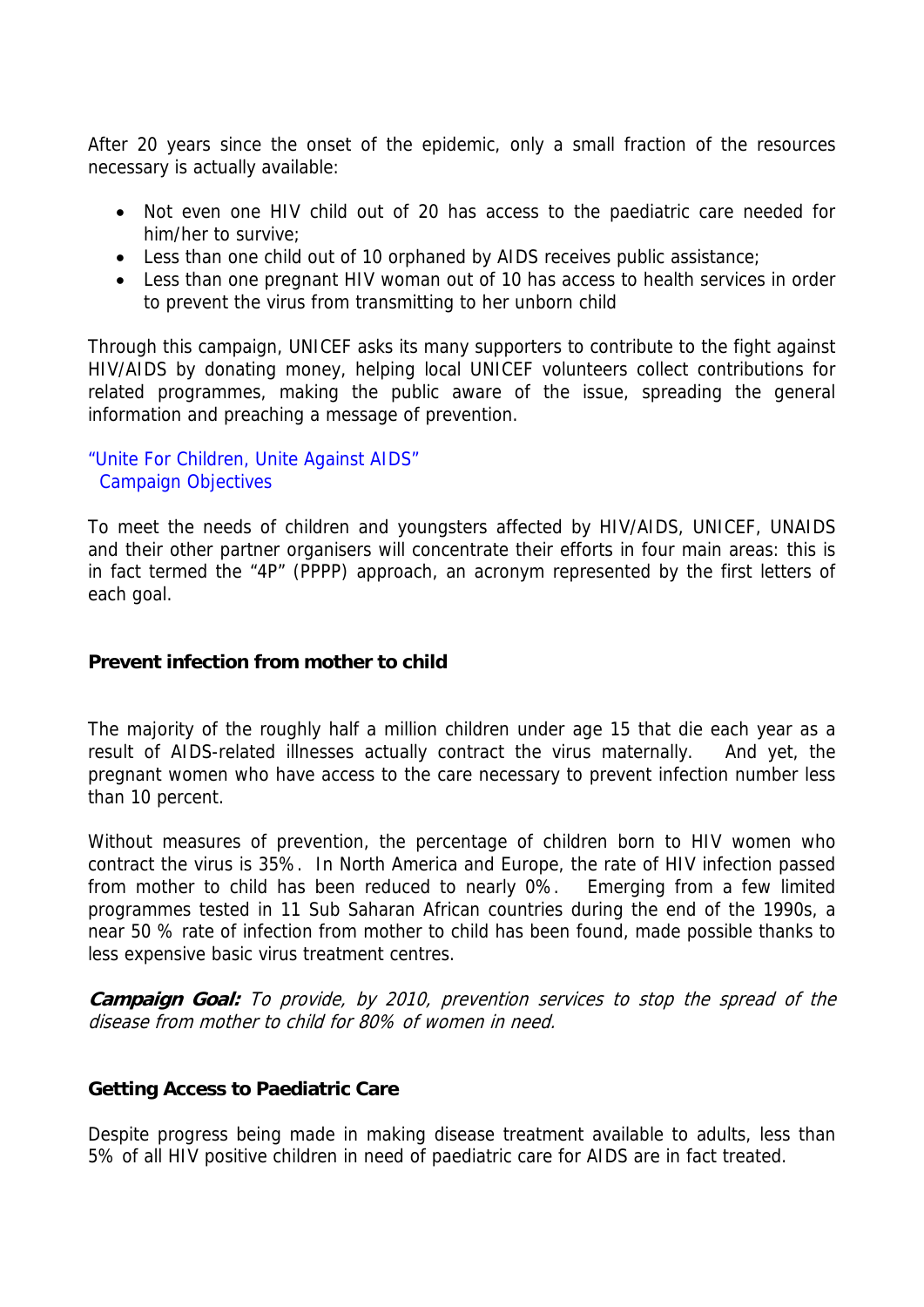Without the treatment necessary to prevent infection, and without basic vaccines, AIDS and HIV positive children die with a few years. If access to paediatric care is not increased, then half of all newborns who have contracted the virus at birth will continue to die before their fifth birthday.

Cures based on a low cost drug called *cotrimoxazole* fight deadly infectious diseases such as malaria and pneumonia. With just 3 cents out of every dollar each day, cotrimoxazole based therapies serve as a working low cost treatment method, which can truly make a difference for children at risk of HIV, and yet 1 child out of 100 who could benefit from such contrimoxazole-based therapies still suffer.

**Campaign Goal:** To promote and improve research, to diagnose cases and to provide children in need with the antiretroviral treatment and/or the antibiotic cotrimoxazole

**Campaign Goal:** To guarantee, by 2010, antiretroviral treatment and/or cotrimoxazole to 80% of all children in need of such kinds of protective/preventive treatments for disease.

# **Prevent the spread of the infection among youth and adolescents**

The only way to stop the spread of the AIDS epidemic is to prevent the primary method of infection. And the cornerstone of such prevention is safe sex. And yet, even after more than two decades since the spread of the epidemic, various studies conducted worldwide have revealed that the vast majority of youth still have no idea how HIV is transmitted, nor do they know how to protect themselves from the virus.

Youths need concrete assistance through medical services and physicians best suited to their personal needs, such as those who provide them with condoms— this way, they can get the proper treatment for their infectious, sexually transmitted diseases and also receive proper advice.

**Campaign Goal:** To make a 25% reduction in the overall number of HIV positive youth by 2010.

#### **Protect and help children affected by HIV/AIDS**

Having to cope with the suffering and death of one's own parents and loved ones is an experience that leave an indelible impression on a child. Even before the death of one's parents, children – especially girls – must shoulder the gravest responsibilities put on them by adults, such as how to care for the ill and diseased, how to take care of younger brothers, where to find money to cover health expenses, or how to find a way put food on the table.